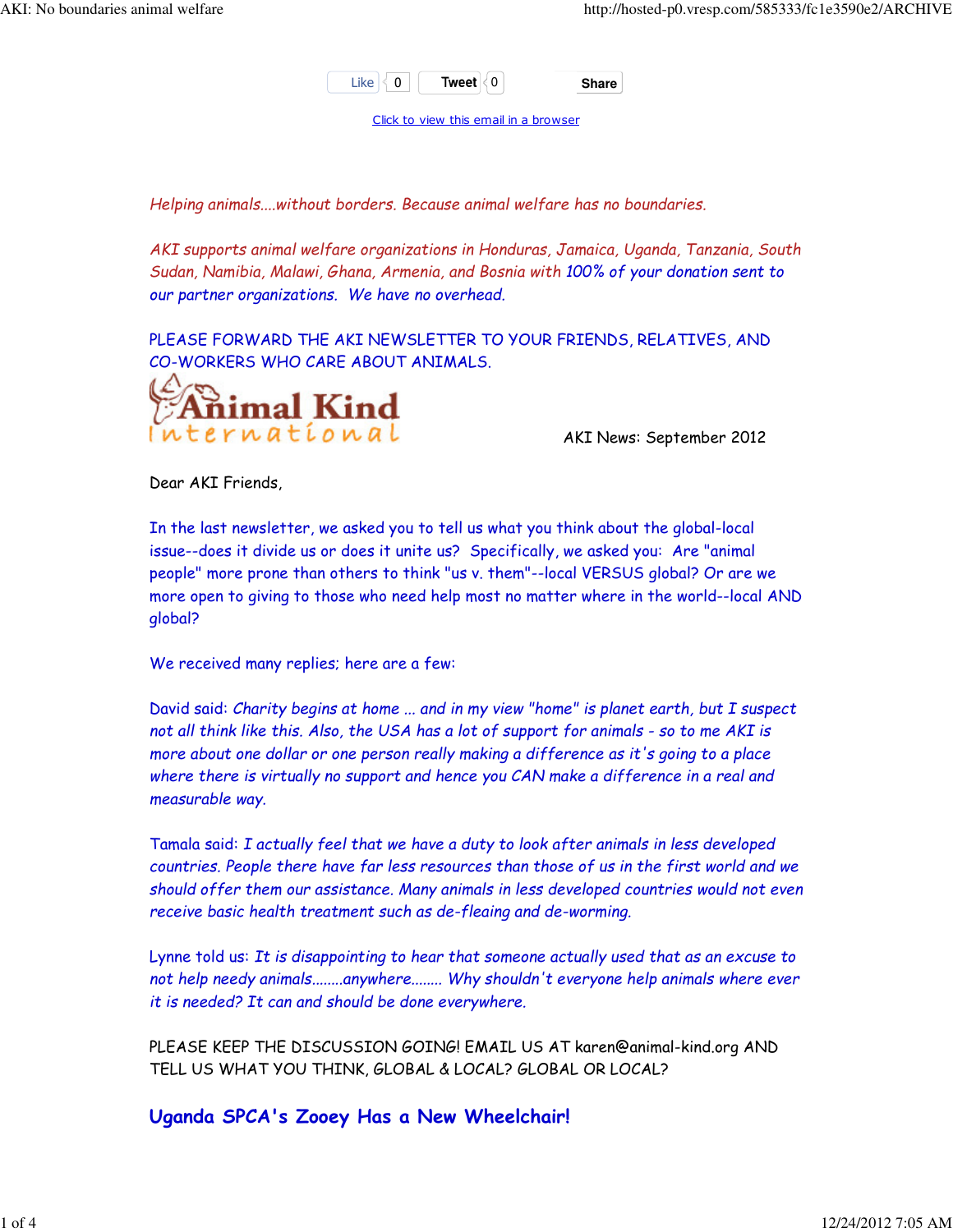Thanks to Mandy and Zina, AKI supporters, and Harlan from Red Flyer, as well as Uganda SPCA's David (pictured with Zooey below), Tony (adjusting Zooey's wheelchair in the photo to the right), Brigitte, and Katia--and the persistence of all--Zooey finally has a wheelchair.



Brigitte sent AKI a message about Zooey's 1st day (9 September) in the wheelchair: Zooey has been growing in length and the chair is on maximum... just hoping she does not grow further in length...Nevertheless Zooey was really impressed by the chair when she discovered that she could go quickly to investigate some areas, she took off in no time. Zooey is still up for adoption and it would be nice if somebody in the states or UK could adopt her, here there is not much hope. She is so loving and so grateful, she is such a pleasure.



If you are interested in adopting Zooey, please send a message to karen@animalkind.org. To donate to the care of Zooey and other Uganda SPCA dogs and cats, please go to

http://www.animal-kind.org/supportus.html

## **Ghana SPCA Returns to Life!**

Having been in Ghana earlier this month, where I met with GSPCA volunteers--I can attest to this--the GSPCA is raring to go! GSPCA now has several Ghanaian volunteers and volunteers from around the world, who live in Ghana--all have come together to help improve conditions for animals in Ghana. GSPCA Chairman David (holding a puppy in the picture to the right) has been involved in humane education for about 20 years. But recently, David has noted a marked increase in the number of people interested in the GSPCA; he thinks we are witnessing a "sea change." Ghanaians are now more ready than ever to hear--and listen to--the animal welfare message. But David implores



AKI--now, more than ever we need the support of the international community. There are many opportunities to help the GSPCA--David tells us--they need everything--funding, supplies, and expertise. Read about the GSPCA and please lend your support: http://www.animal-kind.org/GSPCAadvocate.html

Bosnia Animal Foundation--a little bit of paradise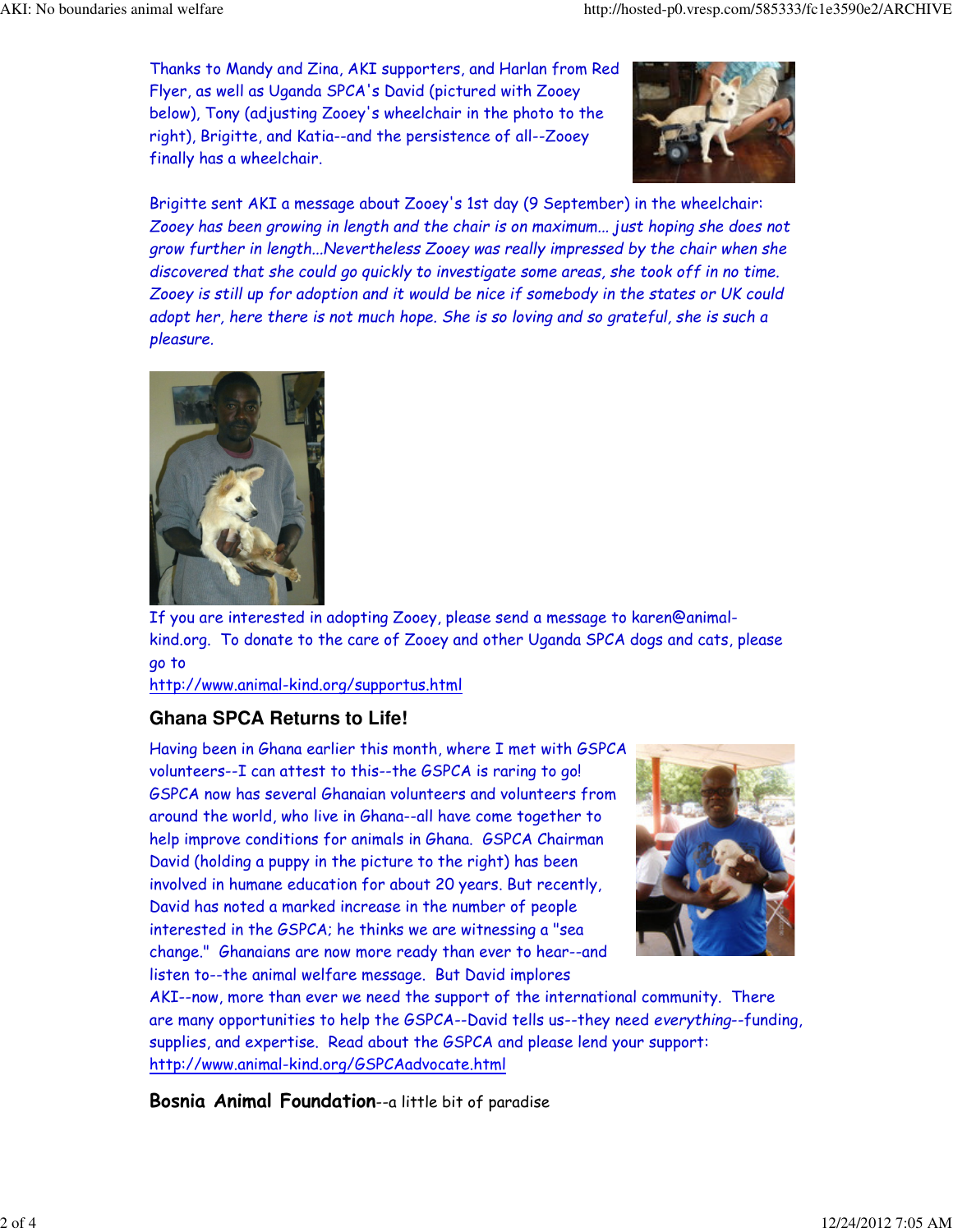AKI is proud to continue to support BAF's work in Orasje. At the Orasje shelter, BAF covers all expenses, including salaries, food, medical care, and maintenance. Suze from BAF told us: The people working at the Orasje shelter love the animals, and they take great care of them. The dogs have lots of space to play and run, they are fed well, and they receive love and attention. It sounds like paradise, and it is! In August 2012 we held a small neuter campaign, 50 animals were neutered in three days by one vet.

AKI funds help BAF cover their expenses so they can continue their important work in Orasje; you can see pictures of BAF's work in Orasje here: https://picasaweb.google.com/dierenopvang/201208TripOrasje?authuser=0&feat=directlink

## Briefly,

AKI supporter Myra mentioned that Goodsearch and Goodshop are great ways to support AKI, and she's looking for some competition! Myra is AKI's leading Goodsearch fundraiser. Please download the Goodsearch toolbar and start searching and shopping for Animal-Kind International (give Myra some competition!)--THANK YOU!

## http://www.goodsearch.com/

In the last AKI newsletter, we told you about our new photo albums: Namibia's rural SPCAs http://www.animal-kind.org/nambiaadvocate.html Helping Hands for Hounds of Honduras http://www.animal-kind.org/hondurasphotoalbum.html Kingston Community Animal Welfare http://www.animal-kind.org/jamaicaphotoalbum.html

We've now added Uganda SPCA photo album http://www.animal-kind.org/ugandaphotoalbum.html Tanzania Animal Welfare Society photo album http://www.animal-kind.org/tanzaniaphotoalbum.html and Lilongwe SPCA photo album http://www.animal-kind.org/malawiphotoalbum.html

In August we sent:

To HHHH: approximately 200 sutures, 480 rawhides, prednisone, Rimadyl, and other medications (Thank you Silvia!).

To LSPCA: 270 sutures, gauze, 700 rawhides (Thank you Hartz!), and medicines.

To KCAW: Clavamox, Amitraz, Panacur, Biospot (Thank you Joan!)

To Namibia's rural SPCAs: flea/tick meds, de-wormers (Thank you Project Vets!), and 230 sutures.

Please join us in making the world a better place for animals by donating to AKI.

Sincerely,